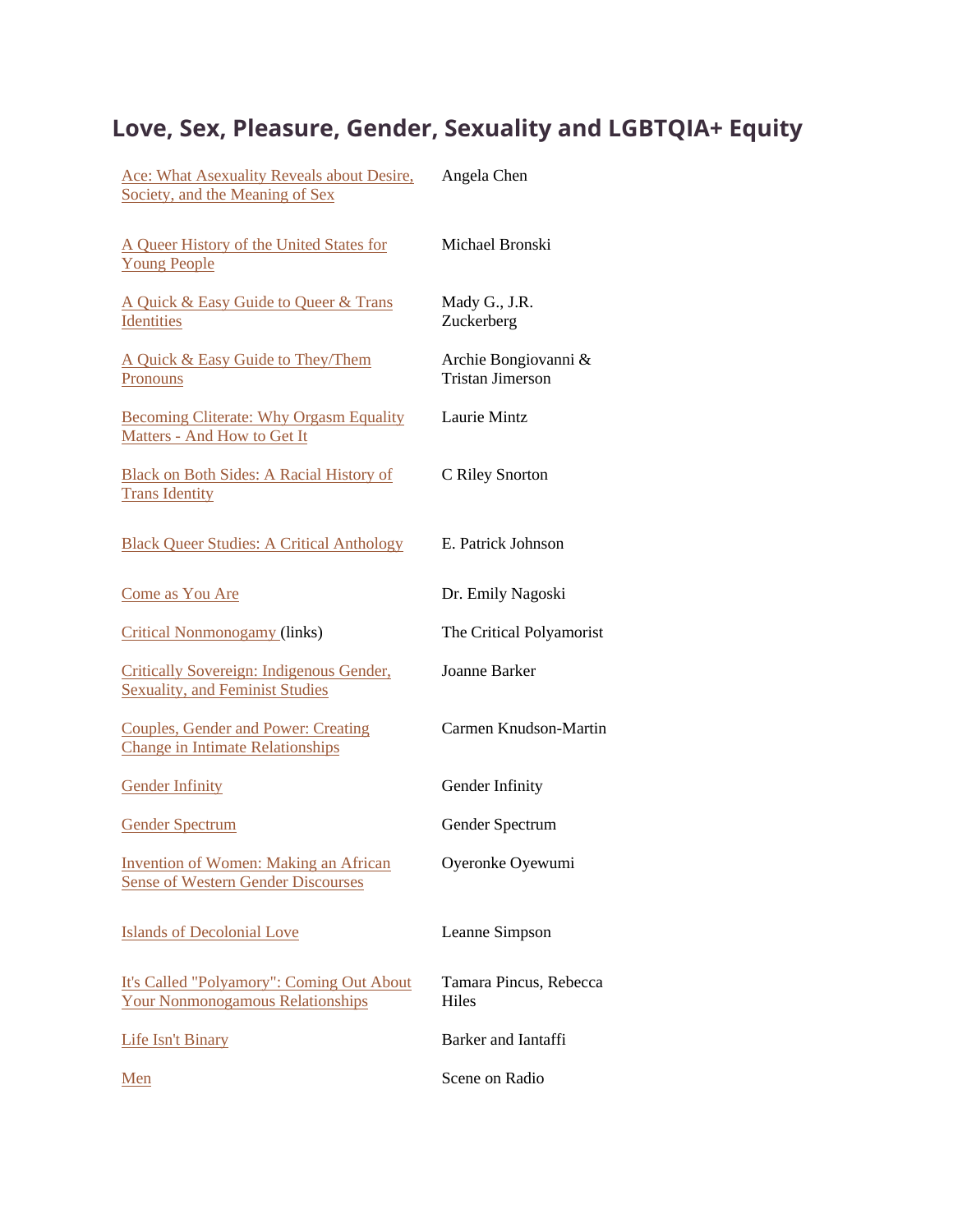| More Than Two: A Practical Guide to Ethical<br>Polyamory                                                                                | Franklin Veaux, Eve<br>Rickert, Tatiana Gill                              |
|-----------------------------------------------------------------------------------------------------------------------------------------|---------------------------------------------------------------------------|
| <b>National Center for Transgender Equality</b>                                                                                         | <b>NCTE</b>                                                               |
| Odd Girls and Twilight Lovers: A History of<br>Lesbian Life in Twentieth-Century America                                                | Lillian Faderman                                                          |
| Opening Up: A Guide to Creating and<br><b>Sustaining Open Relationships</b>                                                             | Tristan Taormino                                                          |
| <b>Pleasure Activism: The Politics of Feeling</b><br>Good                                                                               | <b>Adrienne Maree Brown</b>                                               |
| Polysecure: Attachment, Trauma and<br><b>Consensual Nonmonogamy</b>                                                                     | Jessica Fern                                                              |
| Resources for LGBTQIA+ Inclusion in<br><b>Christianity and Churches</b>                                                                 | Progressive Asian<br><b>American Christians</b>                           |
| Sex/Gender: Biology in a Social World                                                                                                   | <b>Anne Fausto-Sterling</b>                                               |
| Sovereign Erotics: A Collection of Two-<br><b>Spirit Literature</b>                                                                     | Deborah Miranda,<br>Daniel Heath Justice,<br>Qwo-Li Driskill<br>(Editors) |
| The A-Z of Gender and Sexuality: From Ace<br>to Ze                                                                                      | Morgan Lev Edward<br>Holleb                                               |
| The Ethical Slut: A Practical Guide to<br>Polyamory, Open Relationships, and Other<br>Freedoms in Sex and Love                          | Janet Hardy & Dossie<br>Easton                                            |
| The Gender Affirmative Model: An<br><b>Interdisciplinary Approach to Supporting</b><br><b>Transgender and Gender Expansive Children</b> | Colt Keo-Meier, Diane<br>Ehrensaft (Editors)                              |
| The Pink Line: Journeys Across the World's<br><b>Queer Frontiers</b>                                                                    | Mark Gevisser                                                             |
| <b>Trans Bodies, Trans Selves: A Resource for</b><br>the Transgender Community                                                          | Laura Erickson-Schroth                                                    |
| Trans+: Love, Sex, Romance, & Being You                                                                                                 | Kathryn Gonzales &<br>Karen Rayne                                         |
| <b>Transgender History, second edition: The</b><br><b>Roots of Today's Revolution</b>                                                   | Susan Stryker                                                             |